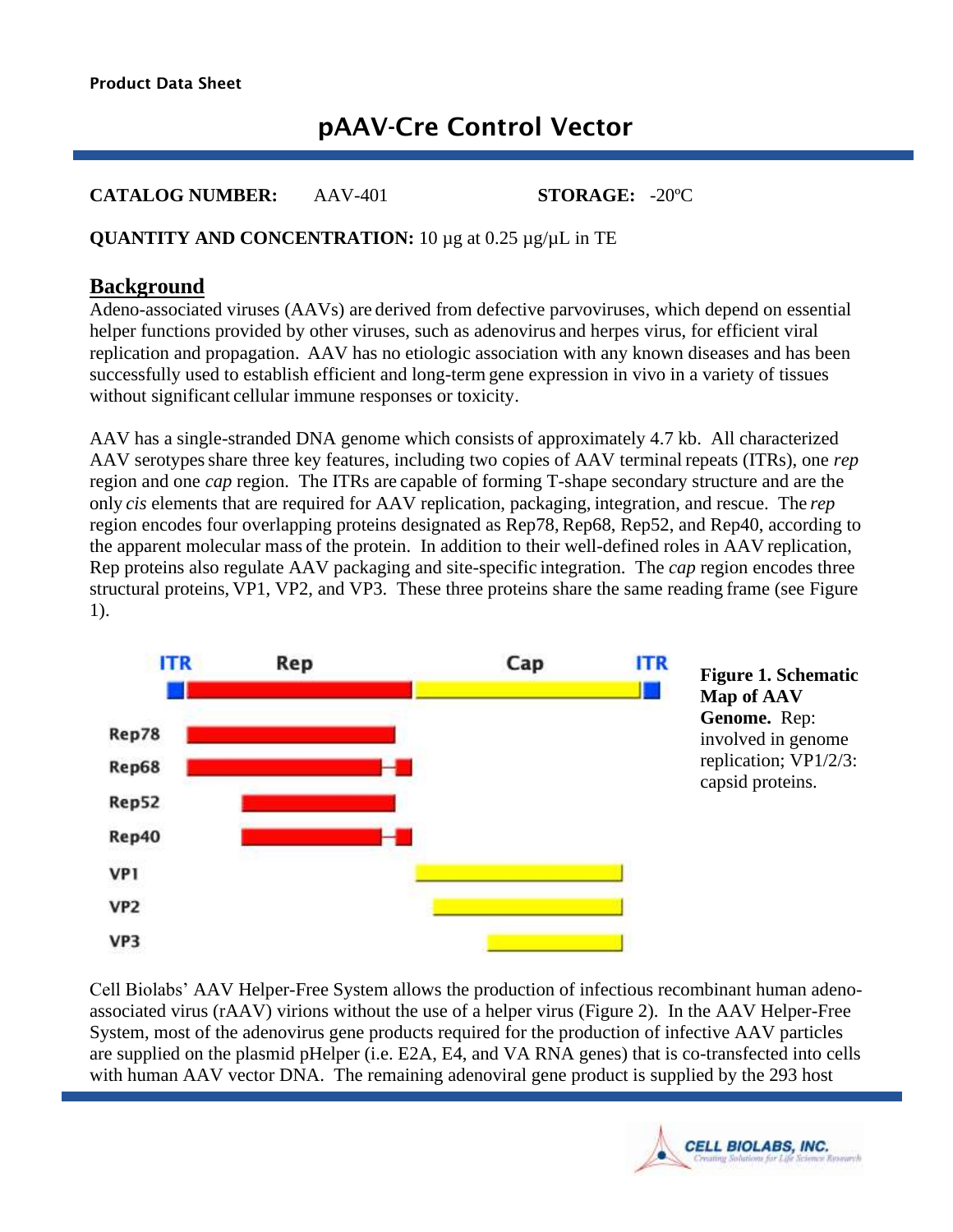cells, which stably express the adenovirus E1 gene. By eliminating the requirement for live helper virus the AAV Helper-Free System provides a safer and more convenient gene delivery system. In the AAV Helper-Free System, the *rep* and *cap* genes have been removed from the viral vector that contains AAV-2 ITRs and are supplied in *trans* on the plasmid pAAV-RC. The removal of the AAV *rep* and *cap* genes allows for insertion of a gene of interest in the viral genome.

Recombinant adeno-associated viruses are important tools for gene delivery and expression. AAV has not been reported to cause any diseases. Together with its replication defective nature, AAV has good safety profile to be used in gene transfer in vivo, and as potential gene therapy vehicles. Recombinant AAV is capable of infecting a broad range of cell types including non-dividing cells and remaining as concatemers for long-term expression. Compared with other viral vectors such as adenovirus, AAV elicits very mild immune response in animal models.



**Figure 2. AAV Helper-Free system**.

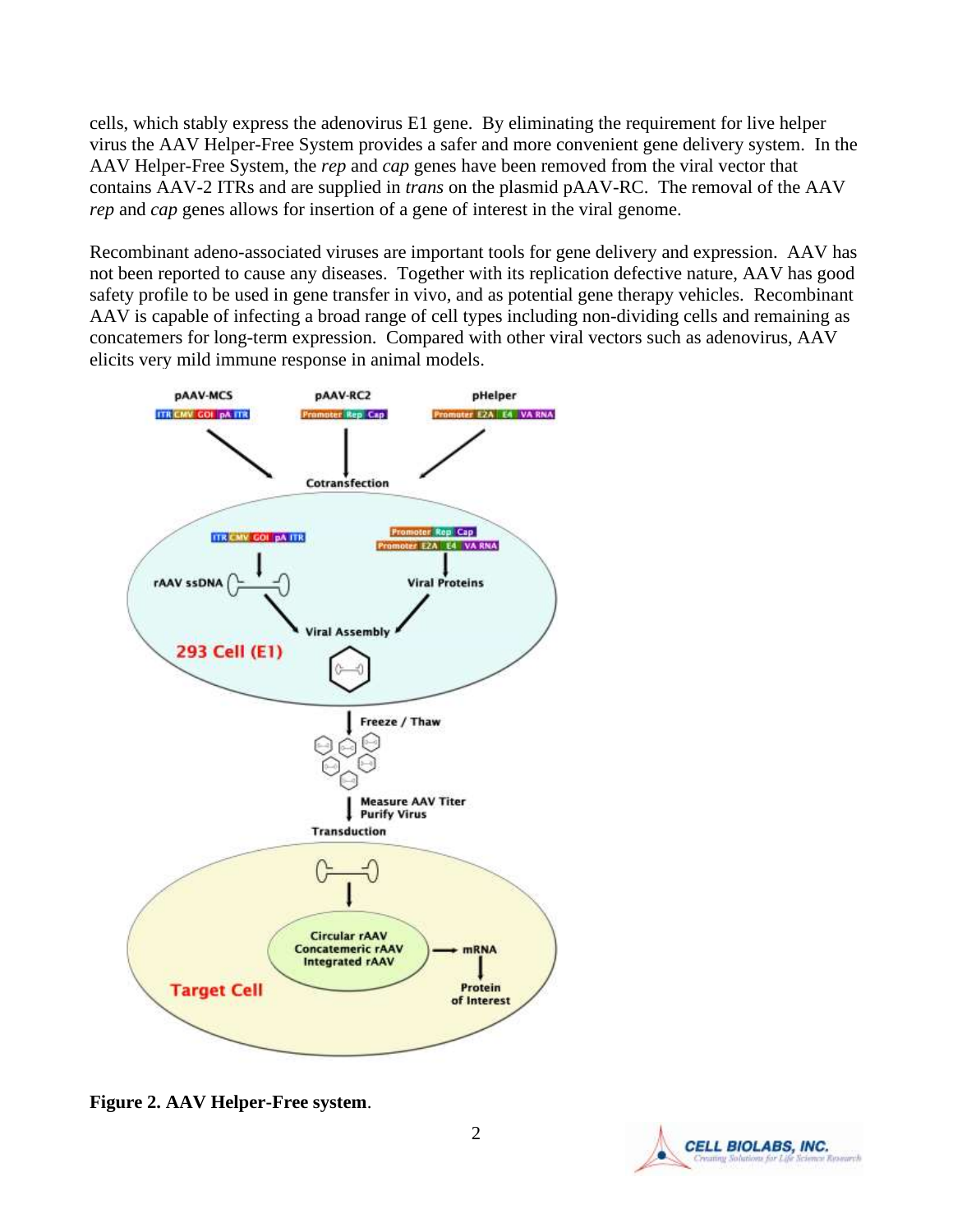### **Related Products**

- 1. VPK-402: AAV Helper Free Packaging System
- 2. AAV-100: 293AAV Cell Line
- 3. VPK-140: ViraBind™ AAV Purification Kit
- 4. VPK-141: ViraBind™ AAV Purification Mega Kit
- 5. VPK-145: QuickTiter™ AAV Quantitation Kit
- 6. AAV-200: ViraDuctin™ AAV Transduction Kit

### **Safety Considerations**

Remember that you will be working with samples containing infectious virus. Follow the recommended NIH guidelines for all materials containing BSL-2 organisms. The AAV Helper-Free system is designed to minimize the chance of generating wild type AAV, but precautions should still be taken to avoid direct contact with viral supernatants.



**Figure 3. pAAV-Cre Vector** 

**Vector Features:**

| Left ITR                                       |
|------------------------------------------------|
| <b>CMV</b> Promoter                            |
| $820 \sim 1312$ : human $\beta$ -globin intron |
| $1335 \approx 2366$ : Cre                      |
| $2401 \sim 2879$ : PolyA                       |
| $2919 \sim 3059$ : Right ITR                   |
| $3976 \sim 4836$ : Ampicllin Resistance        |
|                                                |

# **rAAV Production**

- 1. One day before transfection, plate sufficient 293 cells or 293AAV cells (Cat. # AAV-100) to achieve 70-80% confluence on the day of transfection.
- 2. Cotransfect cells with pAAV Expression vector, pAAV-RC2 and pHelper. *Notes:*

*1) We recommend the ratio of vectors at 1:1:1 (pAAV Expression Vector:pAAV-RC2:pHelper).* 

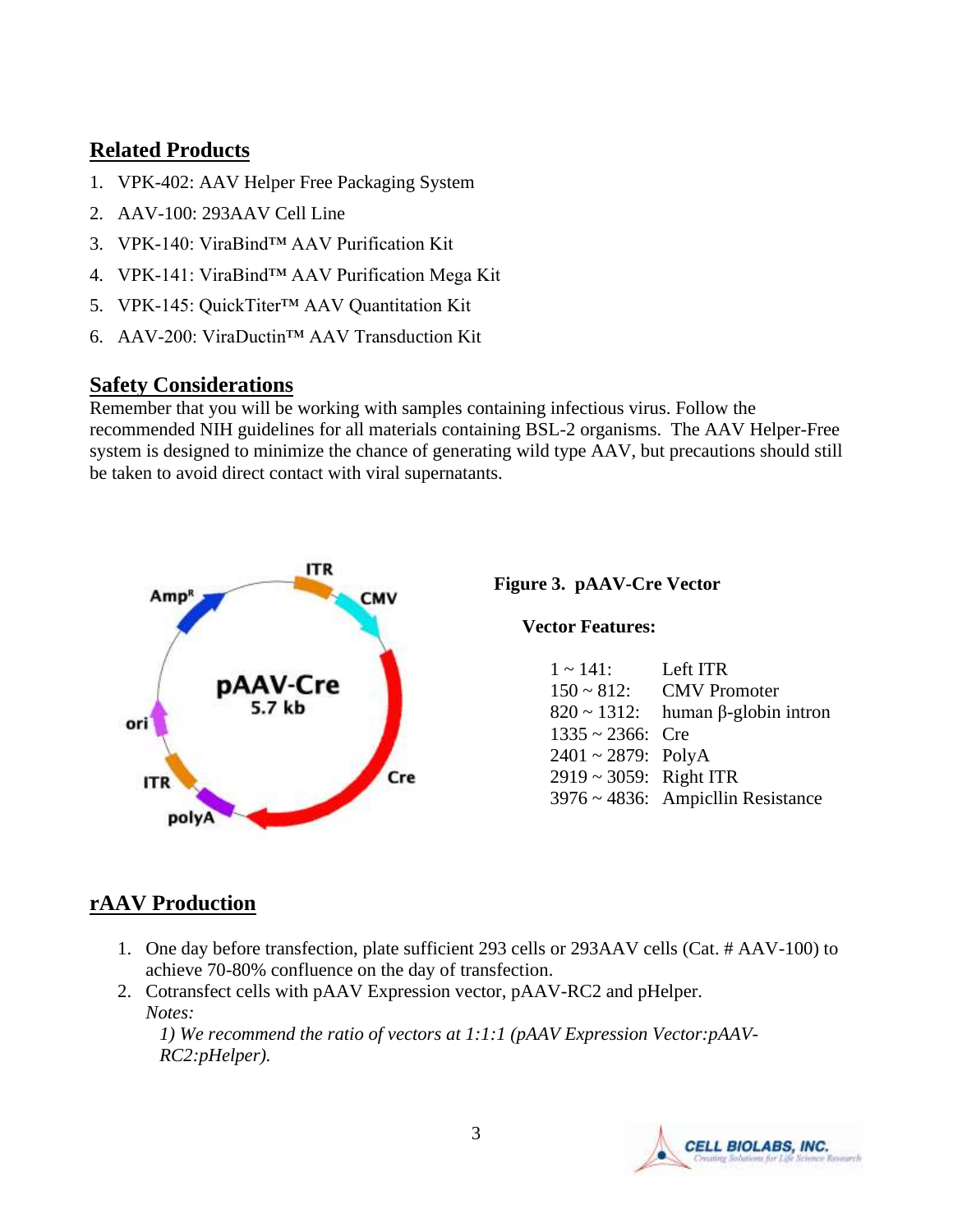*2) Calcium Phosphate transfection method is preferred for AAV production. For lipid-based transfection reagents, we only suggest FuGENE® 6 (Roche Applied Science) or Lipofectamine™ LTX (Invitrogen).* 

3. 48-72 hours after transfection, add 0.5 M EDTA to a final of 10 mM to the plate and incubate for 3 min at room temperature. Gently shake the culture plate several times and harvest all media, including cells, in a sterile tube. *Notes:* 

*1) As viral production proceeds, some of the cells will round up and detach from the plate, and can be seen as floating in the medium.* 

*2) Viruses are present in both intact cells and the growth medium. For more concentrated virus stock, we only recommend proceeding with cell pellet.* 

- 4. Centrifuge the cell suspension at 1000 RPM for 5 min. Remove the supernatant and resuspend the cell pellet in desired amount of DMEM or sterile PBS.
- 5. Freeze and thaw the cell suspension four times by placing it alternately in a dry ice/ethanol bath and a water bath of 37ºC. Remove cell debris by centrifugation at 10,000 g for 10 min and collect the supernatant as AAV crude lysate.
- 6. AAV crude lysate can be used directly or purified/concentrated if needed. For long term storage, store supernatant at -80ºC in aliquots.

# **Post-Packaging Considerations**

The quality of rAAV vector preparations is a key element in obtaining reliable and reproducible data. Purification of rAAV from crude cell lysate is usually required before transduction of your target cells. rAAV is usually quantified by genome copy (GC) number. These genome-containing particles are functional vectors that infect target cells. Besides these "full" AAV, empty viral particles are also produced. Measurement of GC rather than total particle number is thus more relevant.

**I. Concentration and purification of your rAAV**: Recombinant AAV vector can be purified by CsCl gradient ultracentrifugation, iodixanol discontinuous gradient ultracentrifugation, and highperformance liquid chromatography (HPLC). The most popular technique, CsCl ultracentrifugation, is time consuming process which may result in poor recovery and quality (nonviral protein contamination and a high ratio of genome copies versus infectious units). For AAV-2, we recommend using Cell Biolabs' ViraBind™ AAV Purification Kit (Catalog # VPK-140).

#### **II. Measure titer of your rAAV**:

- 1) Genome Copy (GC) Number: This is an important step to ensure consistent viral transduction into your host cell. However, QPCR or dot blot of viral DNA can take as much as 1-4 days to complete. An ELISA method has been developed by using antibody that only reacts with AAV intact particles; however, this method measures all AAV particles including the ones lacking genomic DNA. Cell Biolabs' QuickTiter™ AAV Quantitation Kit (Catalog # VPK-145) does not involve cell infection; instead it specifically measures the viral nucleic acid content of purified viruses or unpurified viral supernatant sample. The entire procedure takes about 4 hours for unpurified supernatant or about 30 minutes for purified AAV.
- 2) Infectious Titer: For AAV vector containing reporter, the rAAV infectious titer can be determined using either green fluorescent protein (GFP) or LacZ as the reporter gene. For rAAV-LacZ, each

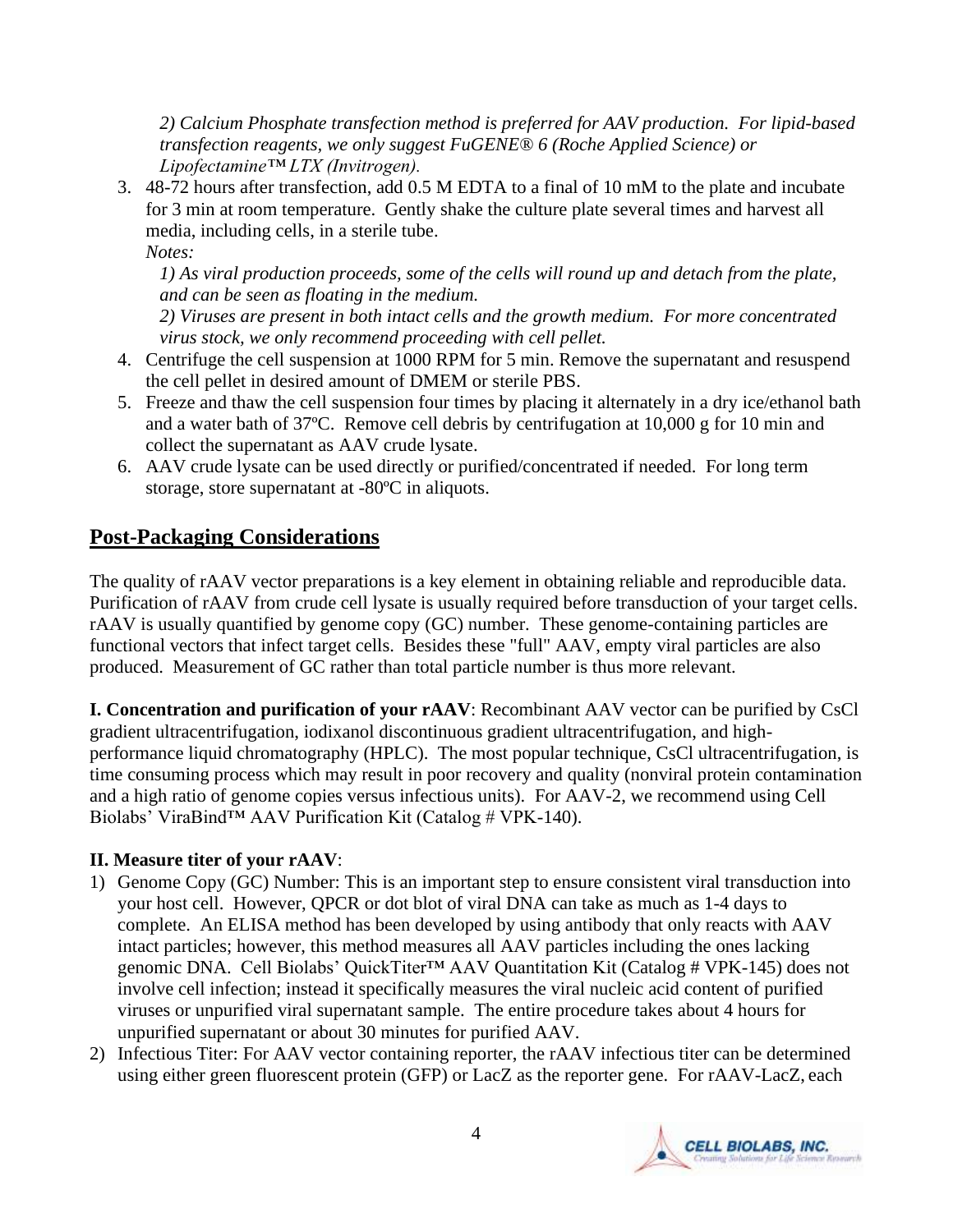blue cell after X-Gal staining represents one infectious unit (IU). For rAAV-GFP, each green cell under fluorescence microscopy represents one IU.

**III. Use transduction reagents to increase infection efficiency:** The AAV transduction process includes viral binding and entry, intracellular trafficking, nuclear transport, and viral second strand DNA synthesis. The viral second strand DNA synthesis has been shown to be the rate limiting step, which leads to inefficient transduction by AAV vectors. Cell Biolabs' ViraDuctin™ AAV Transduction Kit (Catalog # AAV-200) is designed to increase transduction efficiencies by AAV on both dividing and non-dividing cells.

# **Example of Results**

The following figure demonstrates typical results seen with Cell Biolabs' AAV Helper-Free System. One should use the data below for reference only.



**Figure 4: AAV2-GFP Production and Transduction:** AAV2-GFP is produced by cotransfecting 293AAV cells (Cat.# AAV-100) with pAAV-GFP (Cat.# AAV-400), pAAV-RC2 and pHelper. 293AD Cells (Cat.# AD-100) were infected with AAV2-GFP viral supernatant for 48 hrs. **Top left:** 293AAV cells before transfection (10X); **Top right:** 293AAV cells 48 hrs after transfection (10X);

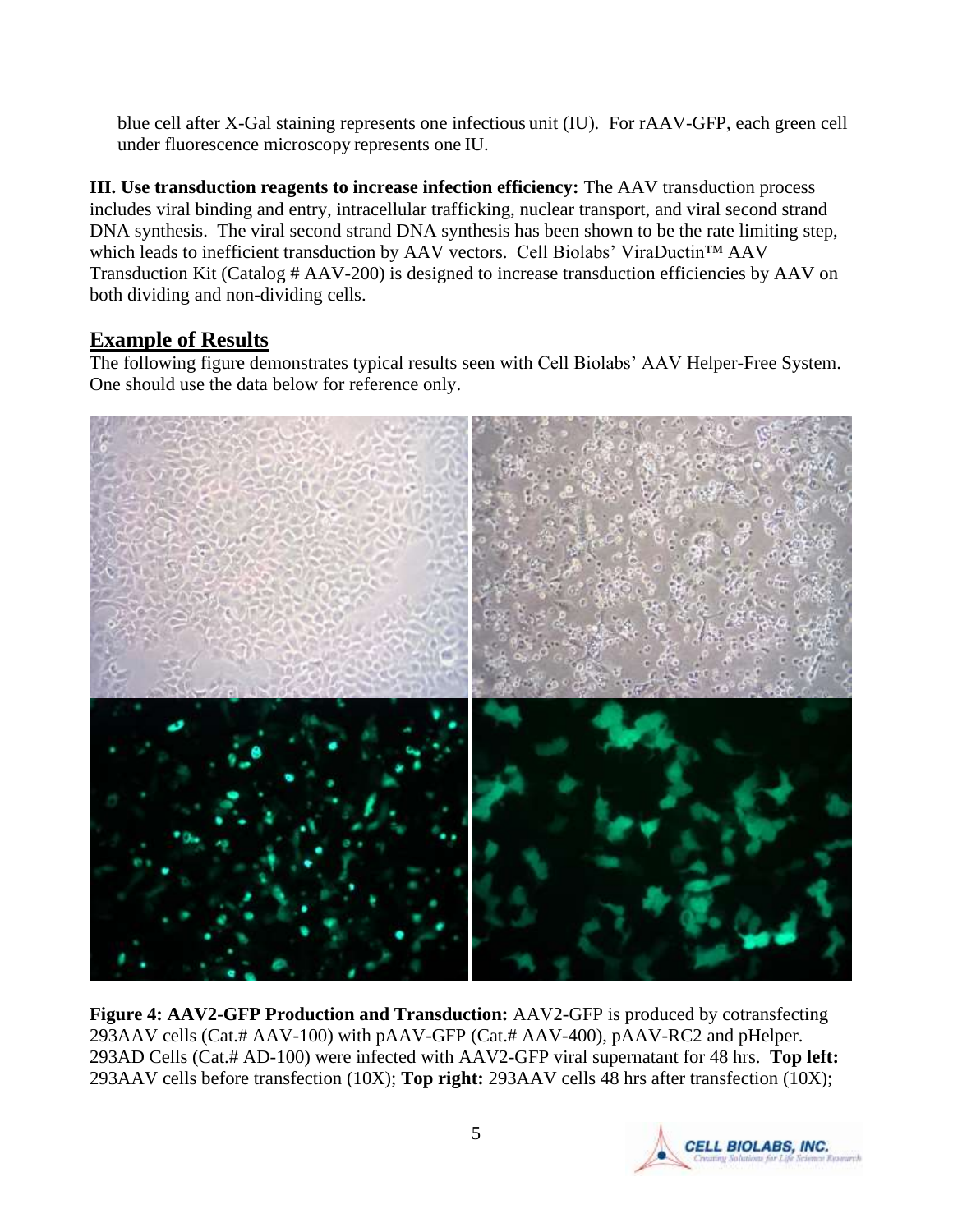**Bottom left:** GFP Expression in 293AAV cells 48 hrs after transfection (10X). **Bottom right:** GFP Expression in 293AD cells 48 hrs after transduction (20X).

# **References**

- 1. Auricchio, A., Hildinger, M., O'Connor, E., Gao, G. P. and Wilson, J. M. (2001) *Hum Gene Ther*  **12**:71–6.
- 2. Brument, N., Morenweiser, R., Blouin, V., Toublanc, E., Raimbaud, I. et al. (2002) *Mol Ther*  **6**:678–86.
- 3. Clark, K., Liu, X., McGrath, J., and Johnson, P. (1999) *Hum. Gene Ther*., **10**, 1031-1039.
- 4. Graham, F. L., Smiley, J., Russell, W. C. and Nairn, R. (1977) *J Gen Virol* **36**:59-74.
- 5. Grimm, D. and Kleinschmidt, J. A. (1999) *Hum Gene Ther* **10**:2445-50.
- 6. Matsushita, T., Elliger, S., Elliger, C., Podsakoff, G., Villarreal, L. et al. (1998) *Gene Ther* **5**:938- 45.
- 7. McCarty, D. M., Monahan, P. E. and Sumulski, R. J. (2001) *Gene Therapy* **8**:1248-1254.
- 8. Rabinowitz, J, and Samulski, R. J. (1998) *Curr. Opin. Biotechnol*., **9**, 470-475.
- 9. Russell, D. W., Alexander, I. E. and Miller, A. D. (1995) *Proc Natl Acad Sci U S A* **92**:5719-23.
- 10. Summer ford, C., and Samulski, R. J. (1999) *Nat. Med., 5, 587-588.*

# **Recent Citations**

- 1. Tabebordbar, M. et al. (2021). Directed evolution of a family of AAV capsid variants enabling potent muscle-directed gene delivery across species. *Cell*. **184**(19):4919-4938.e22. doi: 10.1016/j.cell.2021.08.028.
- 2. Goldstein, J.M. et al. (2019). In Situ Modification of Tissue Stem and Progenitor Cell Genomes. *Cell Rep*. **27**(4):1254-1264.e7. doi: 10.1016/j.celrep.2019.03.105.

# **Appendix**

#### **pAAV-Cre Plasmid Features and Sequence**

1-130: Left ITR 139-798: CMV Promoter 806-1298: Human β-globin Intron 1321-2352: Cre 2387-2865: PolyA 2905-3045: Right ITR 3962-4822: Ampicillin Resistance

CCTGCAGGCAGCTGCGCGCTCGCTCGCTCACTGAGGCCGCCCGGGCGTCGGGCGACCTTTGGTCGCCC GGCCTCAGTGAGCGAGCGAGCGCGCAGAGAGGGAGTGGCCAACTCCATCACTAGGGGTTCCTGCGGCC

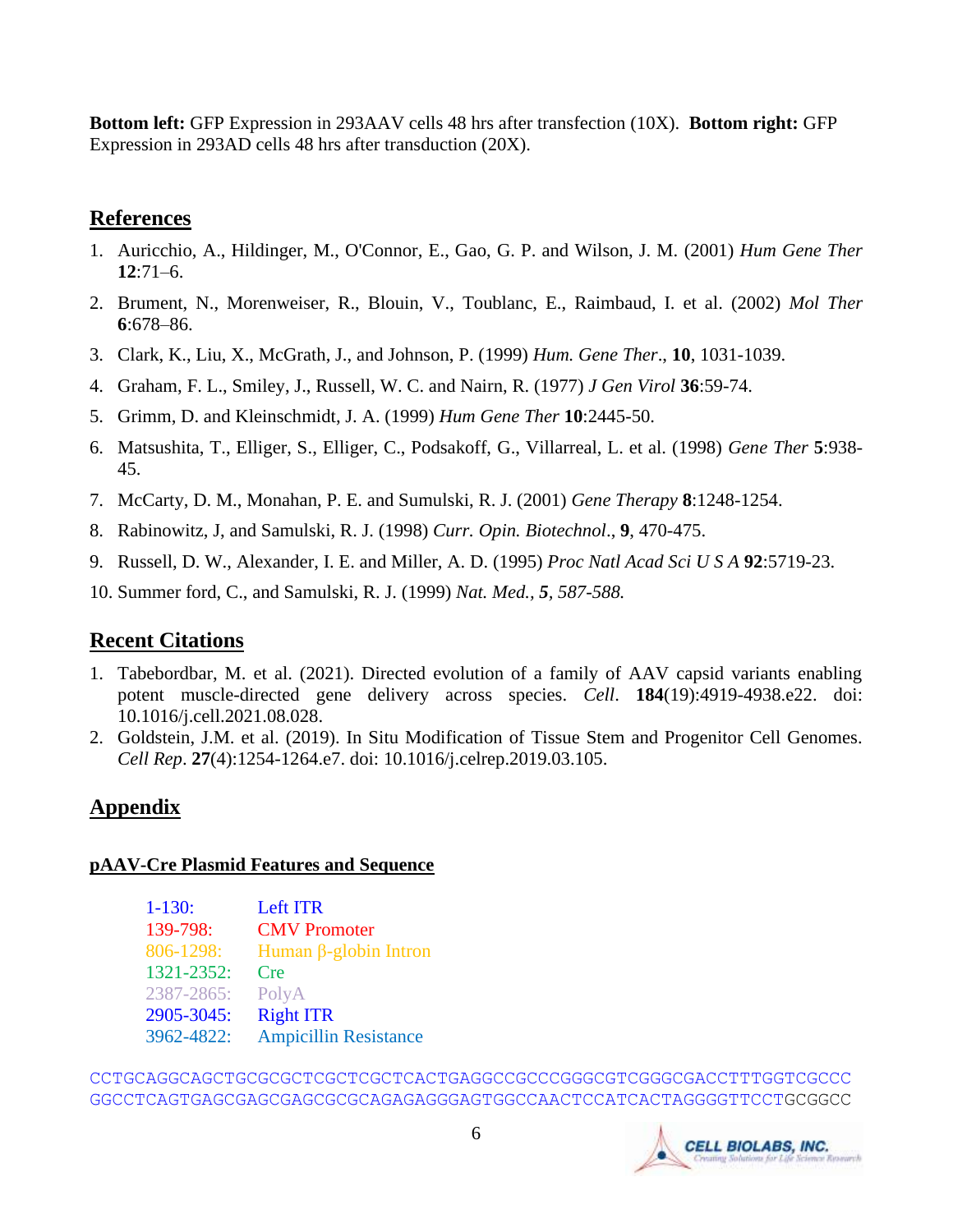GCACGCGTCTAGTTATTAATAGTAATCAATTACGGGGTCATTAGTTCATAGCCCATATATGGAGTTCC GCGTTACATAACTTACGGTAAATGGCCCGCCTGGCTGACCGCCCAACGACCCCCGCCCATTGACGTCA ATAATGACGTATGTTCCCATAGTAACGCCAATAGGGACTTTCCATTGACGTCAATGGGTGGAGTATTT ACGGTAAACTGCCCACTTGGCAGTACATCAAGTGTATCATATGCCAAGTACGCCCCCTATTGACGTCA ATGACGGTAAATGGCCCGCCTGGCATTATGCCCAGTACATGACCTTATGGGACTTTCCTACTTGGCAG TACATCTACGTATTAGTCATCGCTATTACCATGGTGATGCGGTTTTGGCAGTACATCAATGGGCGTGG ATAGCGGTTTGACTCACGGGGATTTCCAAGTCTCCACCCCATTGACGTCAATGGGAGTTTGTTTTGGC ACCAAAATCAACGGGACTTTCCAAAATGTCGTAACAACTCCGCCCCATTGACGCAAATGGGCGGTAGG CGTGTACGGTGGGAGGTCTATATAAGCAGAGCTCGTTTAGTGAACCGTCAGATCGCCTGGAGACGCCA TCCACGCTGTTTTGACCTCCATAGAAGACACCGGGACCGATCCAGCCTCCGCGGATTCGAATCCCGGC CGGGAACGGTGCATTGGAACGCGGATTCCCCGTGCCAAGAGTGACGTAAGTACCGCCTATAGAGTCTA TAGGCCCACAAAAAATGCTTTCTTCTTTTAATATACTTTTTTGTTTATCTTATTTCTAATACTTTCCC TAATCTCTTTCTTTCAGGGCAATAATGATACAATGTATCATGCCTCTTTGCACCATTCTAAAGAATAA CAGTGATAATTTCTGGGTTAAGGCAATAGCAATATTTCTGCATATAAATATTTCTGCATATAAATTGT AACTGATGTAAGAGGTTTCATATTGCTAATAGCAGCTACAATCCAGCTACCATTCTGCTTTTATTTTA TGGTTGGGATAAGGCTGGATTATTCTGAGTCCAAGCTAGGCCCTTTTGCTAATCATGTTCATACCTCT TATCTTCCTCCCACAGCTCCTGGGCAACGTGCTGGTCTGTGTGCTGGCCCATCACTTTGGCAAAGAAT TGGGATTCGAACATCGATTGAATTCTGAATGTCCAATTTACTGACCGTACACCAAAATTTGCCTGCAT TACCGGTCGATGCAACGAGTGATGAGGTTCGCAAGAACCTGATGGACATGTTCAGGGATCGCCAGGCG TTTTCTGAGCATACCTGGAAAATGCTTCTGTCCGTTTGCCGGTCGTGGGCGGCATGGTGCAAGTTGAA TAACCGGAAATGGTTTCCCGCAGAACCTGAAGATGTTCGCGATTATCTTCTATATCTTCAGGCGCGCG GTCTGGCAGTAAAAACTATCCAGCAACATTTGGGCCAGCTAAACATGCTTCATCGTCGGTCCGGGCTG CCACGACCAAGTGACAGCAATGCTGTTTCACTGGTTATGCGGCGGATCCGAAAAGAAAACGTTGATGC CGGTGAACGTGCAAAACAGGCTCTAGCGTTCGAACGCACTGATTTCGACCAGGTTCGTTCACTCATGG AAAATAGCGATCGCTGCCAGGATATACGTAATCTGGCATTTCTGGGGATTGCTTATAACACCCTGTTA CGTATAGCCGAAATTGCCAGGATCAGGGTTAAAGATATCTCACGTACTGACGGTGGGAGAATGTTAAT CCATATTGGCAGAACGAAAACGCTGGTTAGCACCGCAGGTGTAGAGAAGGCACTTAGCCTGGGGGTAA CTAAACTGGTCGAGCGATGGATTTCCGTCTCTGGTGTAGCTGATGATCCGAATAACTACCTGTTTTGC CGGGTCAGAAAAAATGGTGTTGCCGCGCCATCTGCCACCAGCCAGCTATCAACTCGCGCCCTGGAAGG GATTTTTGAAGCAACTCATCGATTGATTTACGGCGCTAAGGATGACTCTGGTCAGAGATACCTGGCCT GGTCTGGACACAGTGCCCGTGTCGGAGCCGCGCGAGATATGGCCCGCGCTGGAGTTTCAATACCGGAG ATCATGCAAGCTGGTGGCTGGACCAATGTAAATATTGTCATGAACTATATCCGTAACCTGGATAGTGA AACAGGGGCAATGGTGCGCCTGCTGGAAGATGGCGATTAGAAGCTTGCCTCGAGCAGCGCTGCTCGAG AGATCTACGGGTGGCATCCCTGTGACCCCTCCCCAGTGCCTCTCCTGGCCCTGGAAGTTGCCACTCCA GTGCCCACCAGCCTTGTCCTAATAAAATTAAGTTGCATCATTTTGTCTGACTAGGTGTCCTTCTATAA TATTATGGGGTGGAGGGGGGTGGTATGGAGCAAGGGGCAAGTTGGGAAGACAACCTGTAGGGCCTGCG GGGTCTATTGGGAACCAAGCTGGAGTGCAGTGGCACAATCTTGGCTCACTGCAATCTCCGCCTCCTGG GTTCAAGCGATTCTCCTGCCTCAGCCTCCCGAGTTGTTGGGATTCCAGGCATGCATGACCAGGCTCAG CTAATTTTTGTTTTTTTGGTAGAGACGGGGTTTCACCATATTGGCCAGGCTGGTCTCCAACTCCTAAT CTCAGGTGATCTACCCACCTTGGCCTCCCAAATTGCTGGGATTACAGGCGTGAACCACTGCTCCCTTC CCTGTCCTTCTGATTTTGTAGGTAACCACGTGCGGACCGAGCGGCCGCAGGAACCCCTAGTGATGGAG TTGGCCACTCCCTCTCTGCGCGCTCGCTCGCTCACTGAGGCCGGGCGACCAAAGGTCGCCCGACGCCC GGGCTTTGCCCGGGCGGCCTCAGTGAGCGAGCGAGCGCGCAGCTGCCTGCAGGGGCGCCTGATGCGGT ATTTTCTCCTTACGCATCTGTGCGGTATTTCACACCGCATACGTCAAAGCAACCATAGTACGCGCCCT GTAGCGGCGCATTAAGCGCGGCGGGTGTGGTGGTTACGCGCAGCGTGACCGCTACACTTGCCAGCGCC CTAGCGCCCGCTCCTTTCGCTTTCTTCCCTTCCTTTCTCGCCACGTTCGCCGGCTTTCCCCGTCAAGC TCTAAATCGGGGGCTCCCTTTAGGGTTCCGATTTAGTGCTTTACGGCACCTCGACCCCAAAAAACTTG

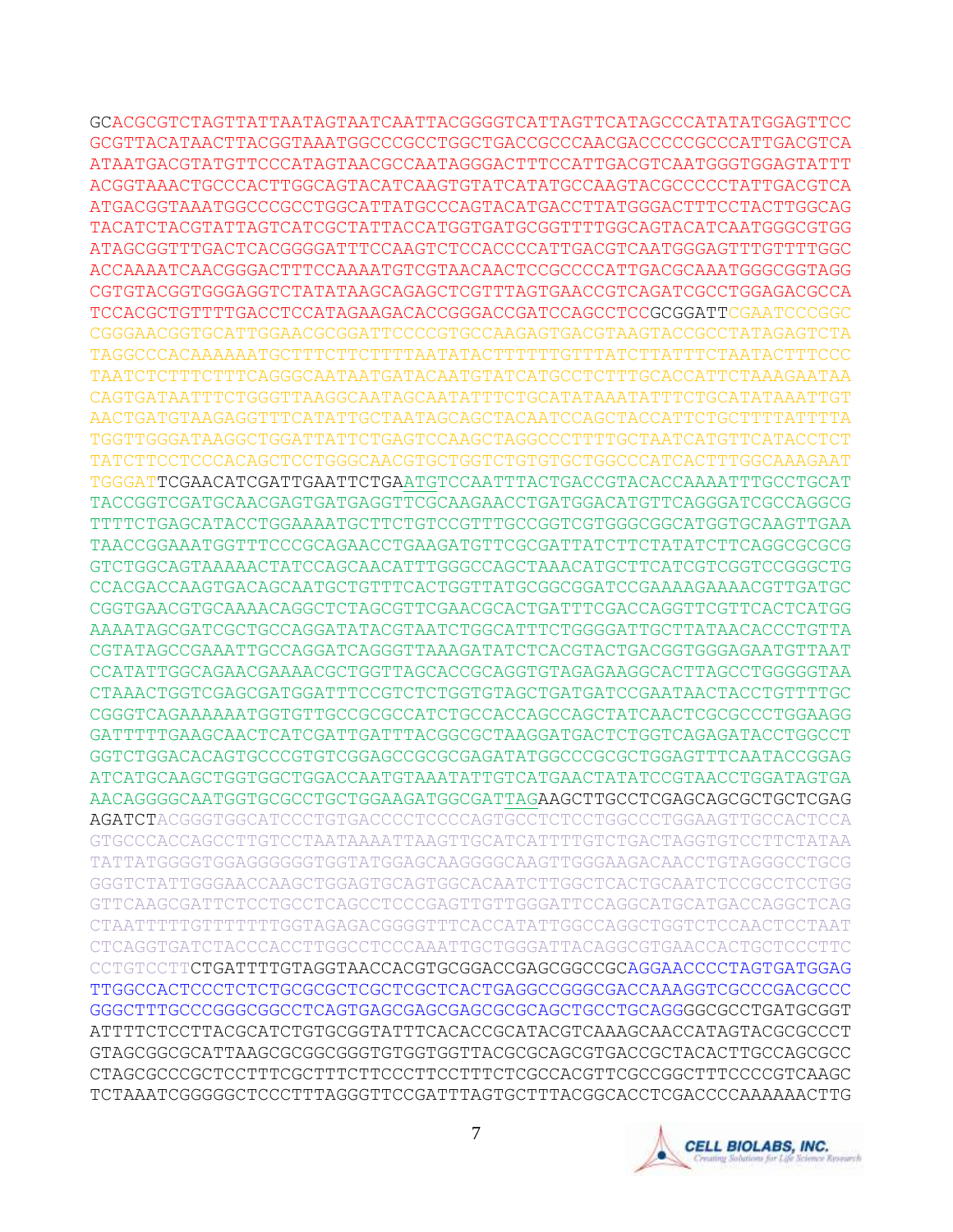ATTTGGGTGATGGTTCACGTAGTGGGCCATCGCCCTGATAGACGGTTTTTCGCCCTTTGACGTTGGAG TCCACGTTCTTTAATAGTGGACTCTTGTTCCAAACTGGAACAACACTCAACCCTATCTCGGGCTATTC TTTTGATTTATAAGGGATTTTGCCGATTTCGGCCTATTGGTTAAAAAATGAGCTGATTTAACAAAAAT TTAACGCGAATTTTAACAAAATATTAACGTTTACAATTTTATGGTGCACTCTCAGTACAATCTGCTCT GATGCCGCATAGTTAAGCCAGCCCCGACACCCGCCAACACCCGCTGACGCGCCCTGACGGGCTTGTCT GCTCCCGGCATCCGCTTACAGACAAGCTGTGACCGTCTCCGGGAGCTGCATGTGTCAGAGGTTTTCAC CGTCATCACCGAAACGCGCGAGACGAAAGGGCCTCGTGATACGCCTATTTTTATAGGTTAATGTCATG ATAATAATGGTTTCTTAGACGTCAGGTGGCACTTTTCGGGGAAATGTGCGCGGAACCCCTATTTGTTT ATTTTTCTAAATACATTCAAATATGTATCCGCTCATGAGACAATAACCCTGATAAATGCTTCAATAAT ATTGAAAAAGGAAGAGTATGAGTATTCAACATTTCCGTGTCGCCCTTATTCCCTTTTTTGCGGCATTT TGCCTTCCTGTTTTTGCTCACCCAGAAACGCTGGTGAAAGTAAAAGATGCTGAAGATCAGTTGGGTGC ACGAGTGGGTTACATCGAACTGGATCTCAACAGCGGTAAGATCCTTGAGAGTTTTCGCCCCGAAGAAC GTTTTCCAATGATGAGCACTTTTAAAGTTCTGCTATGTGGCGCGGTATTATCCCGTATTGACGCCGGG CAAGAGCAACTCGGTCGCCGCATACACTATTCTCAGAATGACTTGGTTGAGTACTCACCAGTCACAGA AAAGCATCTTACGGATGGCATGACAGTAAGAGAATTATGCAGTGCTGCCATAACCATGAGTGATAACA CTGCGGCCAACTTACTTCTGACAACGATCGGAGGACCGAAGGAGCTAACCGCTTTTTTGCACAACATG GGGGATCATGTAACTCGCCTTGATCGTTGGGAACCGGAGCTGAATGAAGCCATACCAAACGACGAGCG TGACACCACGATGCCTGTAGCAATGGCAACAACGTTGCGCAAACTATTAACTGGCGAACTACTTACTC TAGCTTCCCGGCAACAATTAATAGACTGGATGGAGGCGGATAAAGTTGCAGGACCACTTCTGCGCTCG GCCCTTCCGGCTGGCTGGTTTATTGCTGATAAATCTGGAGCCGGTGAGCGTGGGTCTCGCGGTATCAT TGCAGCACTGGGGCCAGATGGTAAGCCCTCCCGTATCGTAGTTATCTACACGACGGGGAGTCAGGCAA CTATGGATGAACGAAATAGACAGATCGCTGAGATAGGTGCCTCACTGATTAAGCATTGGTAACTGTCA GACCAAGTTTACTCATATATACTTTAGATTGATTTAAAACTTCATTTTTAATTTAAAAGGATCTAGGT GAAGATCCTTTTTGATAATCTCATGACCAAAATCCCTTAACGTGAGTTTTCGTTCCACTGAGCGTCAG ACCCCGTAGAAAAGATCAAAGGATCTTCTTGAGATCCTTTTTTTCTGCGCGTAATCTGCTGCTTGCAA ACAAAAAAACCACCGCTACCAGCGGTGGTTTGTTTGCCGGATCAAGAGCTACCAACTCTTTTTCCGAA GGTAACTGGCTTCAGCAGAGCGCAGATACCAAATACTGTCCTTCTAGTGTAGCCGTAGTTAGGCCACC ACTTCAAGAACTCTGTAGCACCGCCTACATACCTCGCTCTGCTAATCCTGTTACCAGTGGCTGCTGCC AGTGGCGATAAGTCGTGTCTTACCGGGTTGGACTCAAGACGATAGTTACCGGATAAGGCGCAGCGGTC GGGCTGAACGGGGGGTTCGTGCACACAGCCCAGCTTGGAGCGAACGACCTACACCGAACTGAGATACC TACAGCGTGAGCTATGAGAAAGCGCCACGCTTCCCGAAGGGAGAAAGGCGGACAGGTATCCGGTAAGC GGCAGGGTCGGAACAGGAGAGCGCACGAGGGAGCTTCCAGGGGGAAACGCCTGGTATCTTTATAGTCC TGTCGGGTTTCGCCACCTCTGACTTGAGCGTCGATTTTTGTGATGCTCGTCAGGGGGGCGGAGCCTAT GGAAAAACGCCAGCAACGCGGCCTTTTTACGGTTCCTGGCCTTTTGCTGGCCTTTTGCTCACATGT

# **Notice to Purchaser**

Cell Biolabs, Inc. agrees to sell, and Customer agrees to purchase Cell Biolabs' AAV vectors provided herewith (referred to as the "Products") on the following terms and conditions. (For purposes of this Notice, "Customer" shall include any person or entity which ordered the Products or at any time uses the Products). Customer's acceptance of delivery and/or use of the Products shall constitute Customer's binding agreement to the following terms and conditions. If Customer is unwilling to accept such terms and conditions, Customer must return the Products prior to any use of the Products and shall be entitled to a full refund.

1. The Products provided herewith are covered by issued U.S. and/or foreign patents and/or pending U.S. and foreign patent applications owned by Genzyme Corporation ("Licensor"). Cell Biolabs has the right to sell the Products for use by Customer for internal *in vitro* or *in vivo* research purposes only,

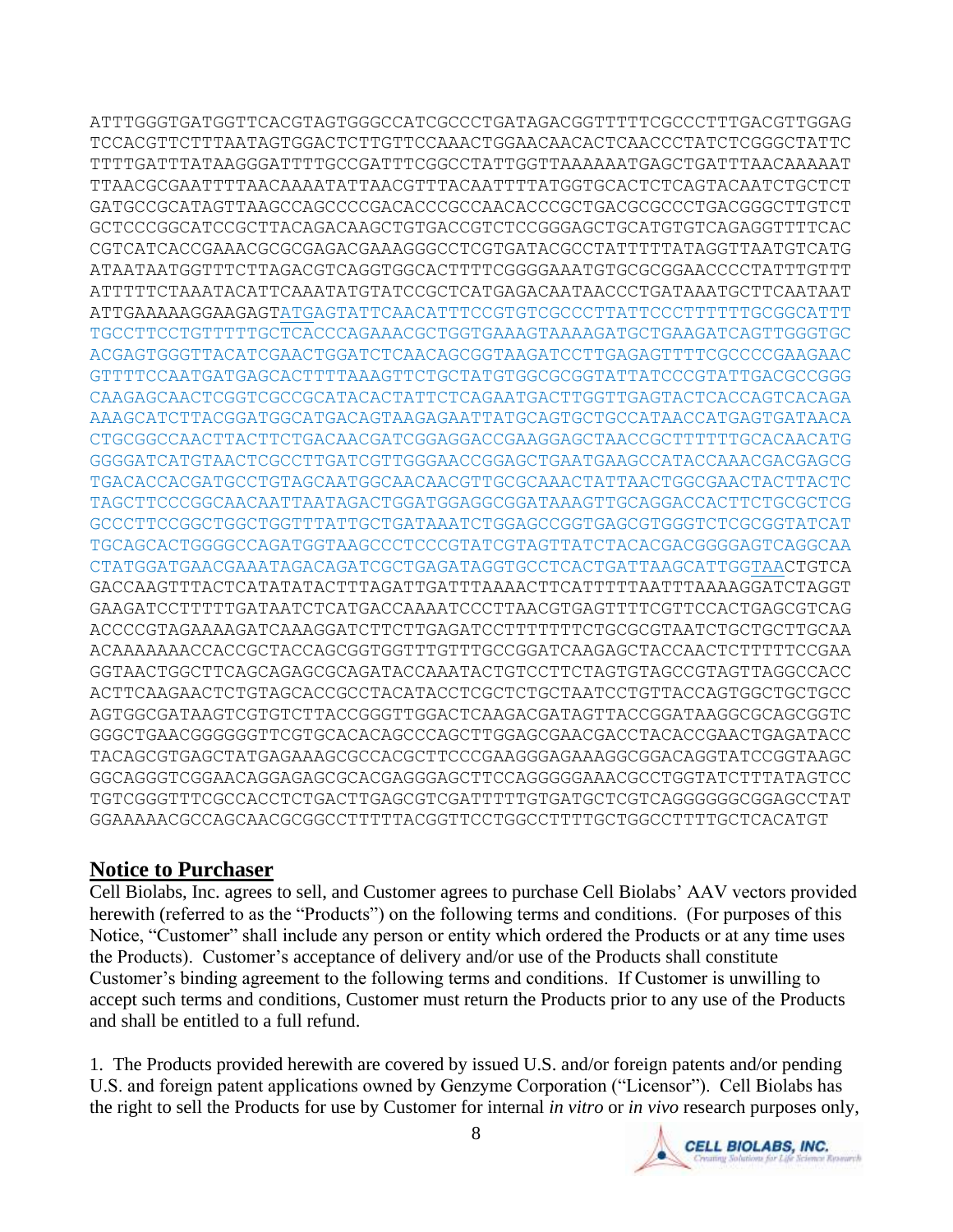wherein said right specifically excludes, without limitation, (i) any use of Products and/or materials made using Products in humans and (ii) any transfer of Product or materials made using Products to a third party. No other rights are conveyed with the sale of Products hereunder. Purchase of the Products does not convey any rights to modify the Products, offer the Products or any derivatives thereof for resale, or distribute or transfer the Products or any derivatives thereof to any third parties.

2. The Products shall be used solely on the premises of and under the control of Customer, and in compliance with all laws, regulations, rules and guidelines applicable to the Products and their use, testing, handling, or other dispositions thereof, or otherwise applicable to Customer's activities hereunder.

3. THE PRODUCTS ARE EXPERIMENTAL IN NATURE AND IS PROVIDED WITHOUT WARRANTIES OF ANY KIND, EXPRESS OR IMPLIED, INCLUDING, WITHOUT LIMITATION, WARRANTIES OF MERCHANTIBILITY OR FITNESS FOR A PARTICULAR PURPOSE. Customer hereby waives, releases and renounces any and all warranties, guarantees, obligations, liabilities, rights and remedies, express or implied, arising by law or otherwise, with respect to the usefulness or freedom from defects of the Products, including, but not limited to, (a) any implied warranty of merchantability or fitness for a particular purpose, (b) any implied warranty arising from course of performance, course of dealing or usage in the trade, and (c) any claim or remedy for (1) loss of use, revenue or profit, or any other damages, (2) infringement of third party intangible property rights, and (3) incidental or consequential damages.

4. Customer agrees to bear all risks associated with the Products and their use, testing, handling or other disposition thereof. Customer hereby assumes all risks of damage or injury to Customer's facilities, employees or agents and to any third party arising from possession or use of the Products. Genzyme Corporation shall have no liability to Customer, its employees or agents or to any third party, regardless of the form or theory of action (whether contract, tort or otherwise, including but not limited to, negligence and strict liability), for any direct, indirect, consequential, incidental or other damages arising out of or relating to the Products or this Agreement.

5. Customer shall indemnify, defend and hold Cell Biolabs, Genzyme, and their licensors, affiliates, distributors, suppliers, directors, officers, employees and agents, harmless from and against any and all claims, actions, demands, liabilities, damages and expenses (including attorneys' fees) relating to or arising out of any damage or injury, including, but not limited to, personal injury and death, alleged to have been caused by the Products or the use, testing, handling or other disposition thereof or Customer's activities hereunder.

6. Customer may at any time properly dispose of the Products in a manner which ensures their prompt destruction and is consistent with all applicable laws, regulations, rules and guidelines.

7. No modification or waiver of any terms or conditions of this Notice shall be effective unless in a writing signed by Customer and an authorized representative of Genzyme. For information on purchasing a license to use the Products for non-research purposes, including commercial manufacturing, clinical manufacturing, commercial sale, or use in clinical trials, please contact: Sr. Vice President of Corporate Development, Genzyme Corporation, 500 Kendall Street, Cambridge, MA 02142.